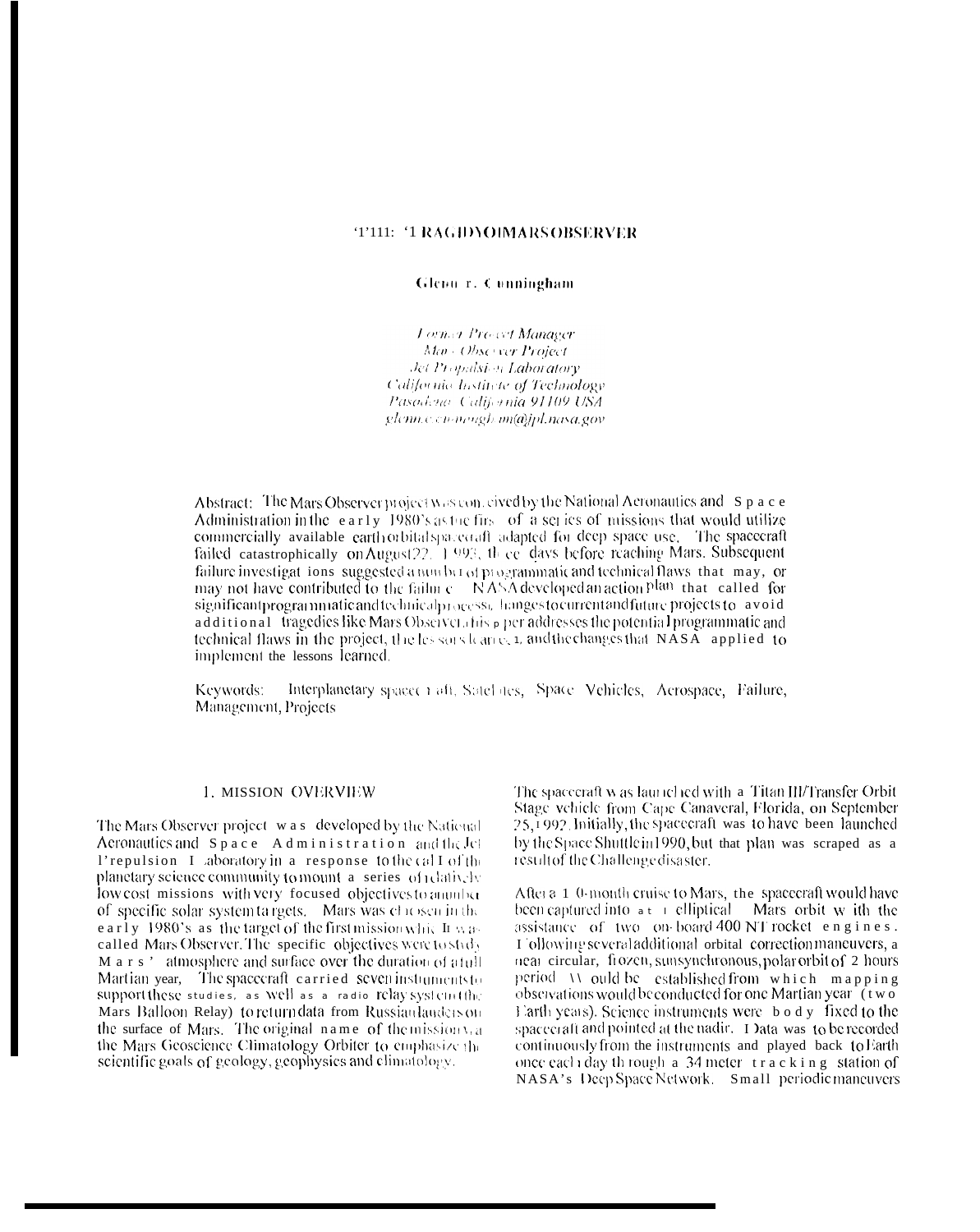would be required to maintain the orbit parameters. Orbital altitude was to be about 375 km.

# 2. PROGRAMMATIC BACKGROUND

A number of basic assumptions characterized the technical and programmatic development approach of the project, The science instruments were to have been simple andiohented from previous m issions; the science investigators were to have been experienced; the spacecraft was to havebeen and earth orbital craft taken off a current production Ii! reveith simple modifications; there would be maximum use of industrial contractor inheritance such as hardware, personnel, procedures and product assurance; the spacecraftsclection would be made bc.fore the science instrument selectio to bound and define their interfaces; and there would I continuing stable funding provided in the naTional budget for the Observer Program.

However, every one of these basic assumpt ions was violated sometime during the project life cycle. The science payload was augmented with an imaging system after the initial payload selection which used up all of the spacecraft's resource margins; there were no high heritagescience instruments available and the quality standards for the chosen instruments was raised; there were several first tine science investigators selected; the design of the commercial production line spacecraft had to be modified to support the more complex payload and to improve its reliability, thus violating the inheritance; the science instruments were selected before the spacecraft: Mars Observer became the only Observer mission; and the funding was notstable and was reduced significantly following the Challengerdisaster

The project start was at the beginning of fiscalyeal 985 (October 1984). The spacecraft contractor selectionwas delayed by nearly a year as the result of a selection process protest. The launch was slipped two years in the summon 1987 as a result of the Challenger disaster. The decision to use the Titan launch vehicle was made in the Fallof 1988 after maintaining dual (Titan and Shuttle) launch vehicle compatibility for over a year.

Two additional changes were made in the science paymach A mapping spectrometer was removed for programmatic reasons, and a laser altimeter was substituted for the original, and more complex, radar altimeter.

There was a complex management structure required to implement the project. JPL managed the projectfor  $NASA$ , and was responsible for mission design, acquisition of the science instruments, and for direction of flightoperations. 'l-he launch services were managed through three other NASA centers. The spacecraft was procured by JI'1 on a fixed price contract, with on-orbit award fcc provisions, hom-RCA Ast ro Space (which was subsequently purchased by General Electric and then Martin Marietta).

## 3. SPACI CRAFT DINCR1PI'1ON

The Mats observer spacecraft was based on the electrical architecture of the RCA-Astro built Defense Meteorological Sat cl lite Program spaceci aft, the mechanical structure of the RCASatcom bus, and the propulsion of the A2100 orbital positioning stage. The spacecraft was built to NASA class It was not to have single point failure A standards. locations except as specifically approved due to their inherently low risk (most mechanical items, antennas, propulsionsystemplu robing). The craft's main body was shapedlike a box  $(1.1 \times 2.2 \times 1.6$  meters). With its fuel, the spacecraft and its science instrument payload weighed 2.5 kilograms at launch. The spacecraft was built for a three year lifetime and was equipped with one large solar array, consist ing of six  $(1 83x 219x 9$  centimeter) solar panels, for electrical power production.

At launch, the spacecraft's main communications antenna, two just rument booms at Id solar array were folded close the bus structure. During the Earth to Mars cruise phase of the mission the instrument booms were partially extended, and part of' the solar arrays were opened. After the spacecraft was in Mars orbit, the solar arrays would have been fully opened, and the instrument booms would have been fully extended, The main 1.5 meter communications antenna would have beet maised on its 5.3 meter boom and automatically tracked tile 1 arth. The solar arrays would have automatically tracked The spacecraft would be operated semithe sun. autonomously by an or t-board computer which had a hot backup. Communicat ions were at X-band for both up and Three tape recorders stored science and down links. engineering data duting tm-tracked periods,

The propulsion system was required to provide velocity changes for the Earth to Mars trajectory and Mars orbital correction maneuvers, for Mars orbit insertion, and for unloadi ng moment um in reaction wheels that were used for attitude control. It was really two systems - a bipropellant system for the large velocity maneuvers with fuel and ox id izerstorage in two large tanks in the central cylinder of the craft, and hydrazine stored in two smaller tanks for the redundant lower force thrusters. The bipropellant system was operated in a blow clown mode for the Earth to Mars port ion of the mission to remove any concern for pressure regulator leakage.

### 4. IN-FLIGHT EXPERIENCES

During the cruise portion of the Mars Observer mission, the spacecraft operated well. Flight operations were plagued for a time by a software crior in a routine that processed attitude information from the reference stars which caused unexpected loss of inertial references. "1 he spacecraft conducted an successful experiment in Ka-band communications, and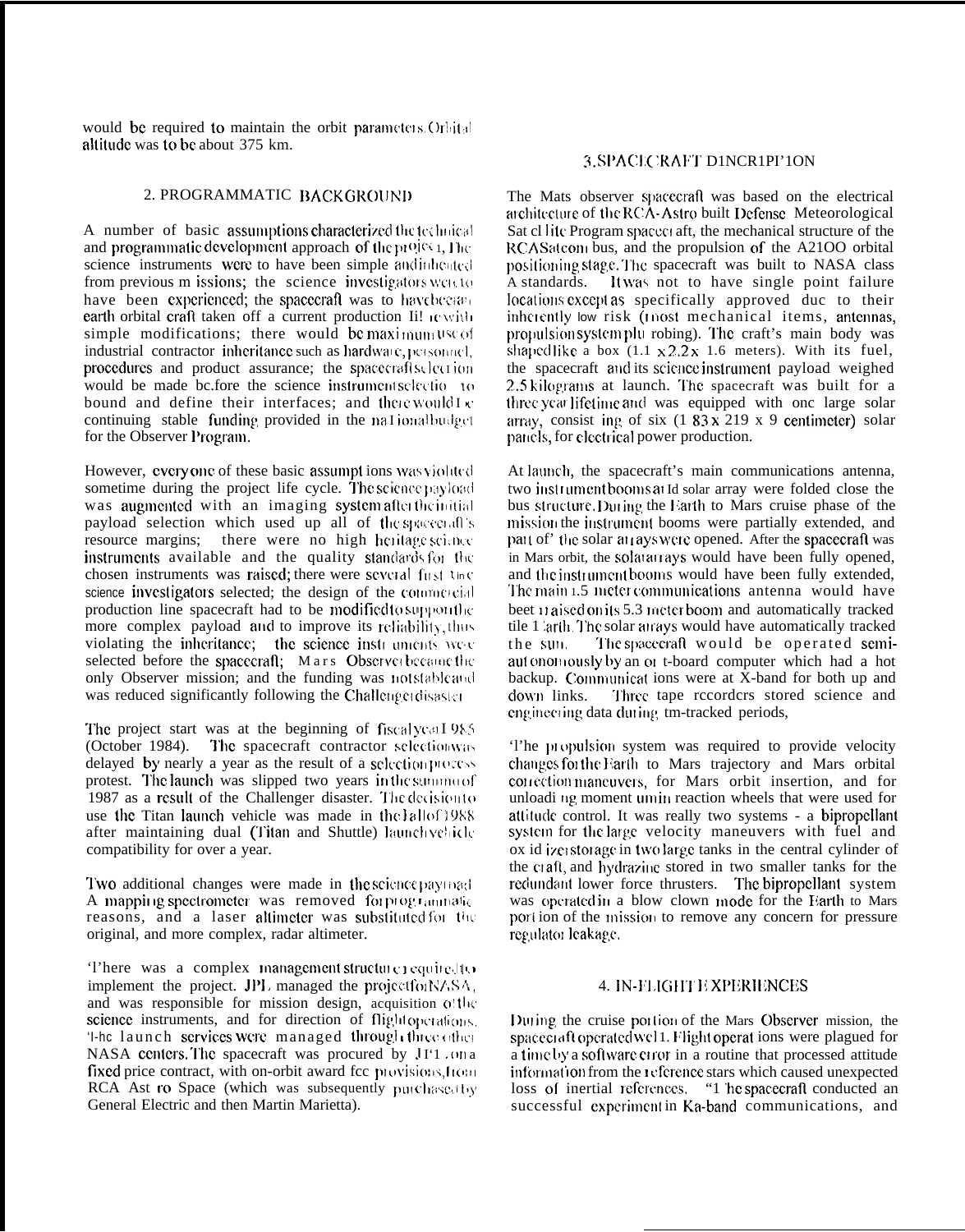participated in a search for gravity waves. '1 he science payload was checked out and some science instrument calibration activities were conducted. One image of Mars was taken about 30 clays away from the planet

## **S. THEFAILURE**

On August 22, 1993, at 00:54 U-1'C, no downlink was received from following an planned power of period of the spacecraft's transmitter during which the spacecraft'sbipropellant system w a s being pressurized No communicant ions have ever been established with the spacecraft since. The spacecraft was performing normally before the transmitter was turned off.

As a development cost savings, the traveling wavetabe amplifiers in the spacecraft's transmitter Were notqualified to be operating with the environmental shock imparted by the pyrotechnic operated valves in the pressurant system, Thus, the on-board programmed sequence to open the pressurant valves first turned off the amplifiers, fired the primary valve and its backup valve, and then would have turned the transmitter back on. This sequence was in the primary computer and in its hot backup computer.

The pressurization event was to have been performed carly in the mission (about 30 days after launch) in the original design, but information provided about six months before launch indicated a potential for the pressure regulator to leak and over pressurized the tanks when they were ful I. The decision was made to avoid this potential problem by  $\pi \sin \varrho$ the initial pressure in the tanks to blow the fuel and  $\omega_i$  dizer out (blow-down mode) for the first three uses of the system before the large Mars orbit insertion maneuverocquired additional pressurant to move the large amount of propellants needed. Thus, the pressurization eventwas replanned to occur just three days before the Ma I so bit insertion.

The flight operations (cam continued to systematically execute cot rect ional and diagnost ic commanding sequences to reestabl ish communicat ions. A 1.1 attempts were unsuccessful. Since the Mars orbit insertionsequences as preprogrammed and was act ive in the spacecraft's computers, there was hope that the spacecraft, without its transmitter on, would successfully go into orbit. An attempt was made by radio astronomy telescopes to hear the low powerbeacon from the on-board Mars Balloon Relay system, butthis effort was without success. The Deep Space no twork continued to track the apparent position of the spacecrafi (both at its position in Mars orbit and at its positionality flew by Mars without going into orbit) for three months. also without success.

## **6. THE FAILURE REVIEW BOARDS**

Three failure review boards were established within days of the failure. One was chartered by NASA Headquarters. Another was chartered by JPL. And a third was chartered by the spacecraft's manufacturer, Martin Marietta, A fourth act ivity at JPI conducted a design validation audit of the spacecraft.

No conclusive cause for the failure was established by any of the the e review boards. However, all three arrived at essentially the same set of potential causes, The NASA Board concluded that the spacecraft design was generally sound.

It was further suggested by the NASA Board (Coffey, et al., 1993) that although the result was a very capable spacecraft, the organizational and procedural "systern" that developed Mars Observer failed in several areas. In particular, the syst cin failed to react properly to a program that had changed radically from the program that was originally envisioned, '1'00 much reliance was placed on tbc heritage of spacecraft hardware, software, rind procedures, especially since the Mars Observernission was fundamentally different from the m ission of the satellites from which the heritage was der ived

The most probable cause for the failure suggested by the NASA Bard was a breach in the pressurant system caused by a reaction of condensed fuel and oxidizer vapors, where they shouldn't have been, forced together by the pressurant as the tanks were being pressurized. It was postulated that the propellant vapors diffused backwards through a set of check valves and then condensed because the pressurant plumbing was colder than the tanks. The pressurant and propellants were then spewed from the open line, spinning up the spacecraft to a rate that could not have been controlled, corroding electrical lines and connectors, and braking off the spacecraft's booms (including the main communications antenna and, perhaps, the solar stray).

Other causes suggested included an electrical power system failure resulting from a regulated power bus short circuit, a pressure regulator failure resulting in tank over-pressurizat ion and rupture, or the ejection of a NASA Standard initiator at high velocity from a pyrotechnically operated valve that punctured the fucl tank of caused severe damage to some other spacecraft system.

In addition, the JPL Board (Stephenson, et al., 1993) suggested that other credible causes of the failure could be related to the loss of spacecraft computation function in a way that could not have corrected by ground commands, or the loss of both transmitters due to failure of an electronic part.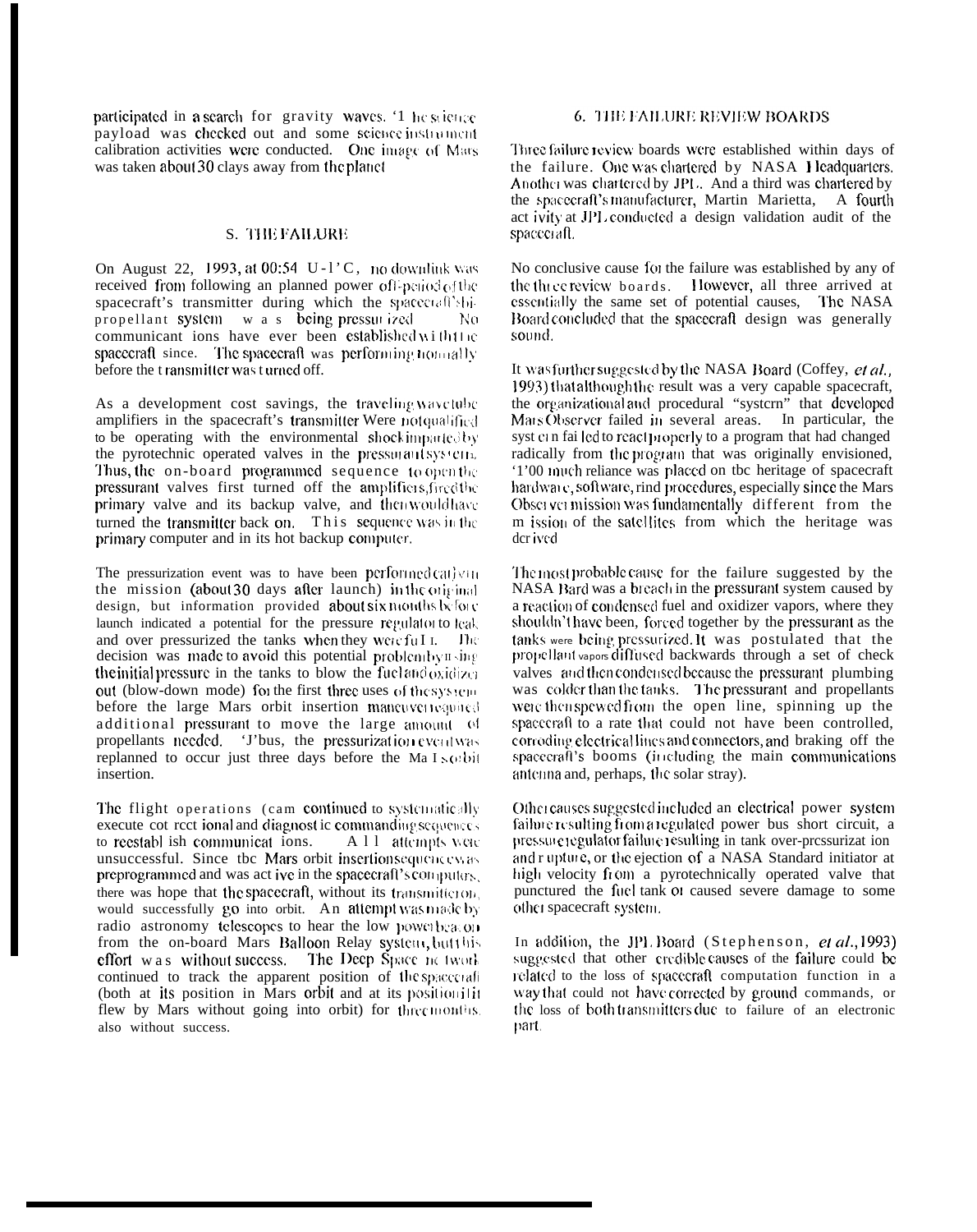## 7. THE PRIMARY LESSONS LE ARNED

A number of lessons have been learned by the planetary spacecraft community as a result of the tragedy of the loss of Mars Observer. They span the functions of programmatic management, to spacecraft design, to flightoperational procedures:

- Don't use systems in environments for which they have not been previously qualified or tested.
- Provide appropriate isolation between fucland oxilizer ė. in long term missions.
- Provide for post-assembly cleanliness verificationald  $\bullet$ proper functioning of propellant pressurizationsystem.
- Maintain proper thermal gradients between elements of  $\bullet$ the propulsion system.
- Maintain attitude control during critical events. ٠
- Provide f  $o_{nR}$  top-down approach to fault protection requirements, implementation and validation.
- ٠ Maintain insight into the system operations during critical or first time activities by maintaining downlin II, telemetry.
- Be vigilant of expendable resources during time of crisis (in the case of Mars Observer, it was ballery charge.).
- The discipline and documentation culture associated with, and appropriate for, commercial productionline spacecraft is basically incompatible with the discipline and documentation required for a one-of-a-lind spacecraft designed for a complex mission.
- Penetrate the fault tolerant design of cent rolfunctions to assure that critical redundancy cannot bedisabledbya single part failure.
- Assure accurate as-built and as-flown documentation
- Assess programmatic and technical risk constantly during the project's life cycle, especially \!hen conditions and/or assumptions change, and take prouple appropriate, action.

## 8. "1'1 IE NASA ACH'10N PLAN

Over three hundred individual findings concerning 111. design and programmatic management, technical implementat ion of the Mars Observer space.cnifi and project were ident i fied during the failure review process. These findings were cataloged and assessed by the Mar ()bscaver

Project Office at JPI and by the Solar System Exploration Division of the Office of Space Science at NASA Together, a set of twelve principal Headquarters. recommendations, grouped as technical, programmatic and strateg ic, were made to apply the lessons learned from the Mars Observer failure to current and future NASA projects (Kicza, 1994). These actions were assigned to the NASA Chief I ngineer, to the sponsoring) program offices at NASA, and to the NASA Office of Safety and Mission Assurance who al I took aggressive action in response to the Mars Observer failure to assure their commitment to continuous "1 hcy in turn assured that appropriate inquovement. mechanisms were established and maintained to provide for Agency-wide dissemination of the lessons learned, with a commitment at all levels to implement timely corrective actions in affected areas. The lessons learned are reflected in NASA's Lessons 1 carned Information System and in the interagency Automated Lessons Learned database, and the summarized findings have been distributed to NASA and the aerospace industry safety, reliability and quality assurance communities.

From a programmatic standpoint, emphasis has been placed on institutionalizing NASA's review process. An agency level Program Management Council has been established with an associated review process that assures project are appropriately structured at initiation; that changes are appropriately reacted to in terms of required modifications to mission scope, schedule, management approach and allocation of resources; and that early and continued emphasis on risk identification, assessment and management arc made.

Strategically, future missions will adopt distributed risk strategies with resilience to failure of any single segment during launch, cruise and operations.

## 8.17 echnical Actions

SpacecraftHeritage. over-reliance or inappropriate reliance on heritage is to be avoid. A NASA policy will address this issue and require inherited designs and procedures to be reviewed with appropriate vigor. It is being implemented by the NASA Chief 1 ingineer and the sponsoring program offices.

Propulsion System Standards and Testing. At issue is the propellant migration process, fuel and oxidizer cleanliness and acceptance test processes. An expert group has been chartered to address these issues under the sponsorship of the NASA Office of Safety and Mission Assurance,

**Pyrotechnic Actuated Systems Standards and Testing.** The identified issues of pyro initiator and pyro valve thread erosion and pyro shock damage arc being addressed by a specially chartered group of experts by the NASA Office of Safety and Mission Assurance.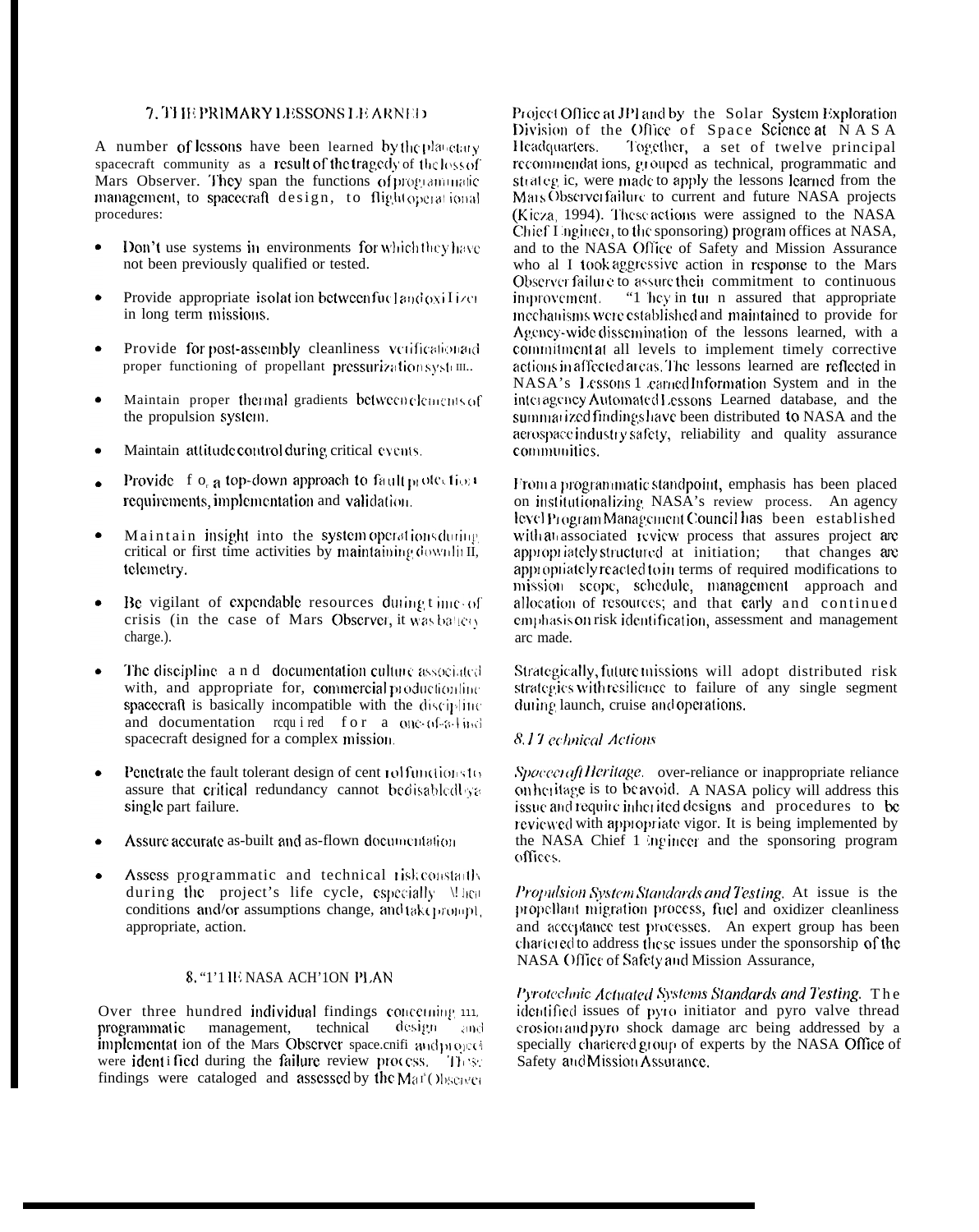Telemetry Ut ilization. Direction has been provided to establish flight rules and attendant procedures for continuations telemetry during critical events, and telemetryutilizationand recording for problem resolut ion by sponsoring program offices.

Software Development Practices. Sponsor program offices are directing current projects to make software investments commensurate with mission costs and complexity and to provide adherence to sound software development practices.

Reliability and Fault Protection. Emphasis on cent i, at evaluation, implementat ion, validation andriskassessment of single point failure and autonomous fault protection systems is being directed by sponsoring programoflices

Project level System Engineering. Project level sys et 1+s engineering to provide for preject level tradeofts, verification and validation, and identification of corrective actionsis being required by sponsoring program offices.

Emphasis i s being placed on Operations Practices. establishing spacecraft-savvy operations teams and the establishment of time critical contingency plans through training and the development of operations plans and procedure modifications as directed by the sponsoring program offices.

Manufacturing and inspection. The NASA Office of Safety and Mission Assurance is calling, for contractor audits, internal review of quality plans, and the review of critical design review criteria to assure smooth transition into t}  $\alpha$ manufacturing phase in addressing the issues of as I wilt documentation, workmanship and quality control of spacecraft.

# 6'.2 Programmatic Actions

Program/Project Manager Development. Assuring training programs, management career p a t h s of increasing responsibility and authority by sponsoring programofices and the Pt ogtan~/Project Management Steering Group with assure qualified personnel to fill program/project management roles.

*Acquisition Strategy*. Periodic review and reassessment of contractual vehicles by sponsoring program oft ices along with the utilization of performance assessmenttools and will avoid inappropriate contracting methodologies strategies,

Lessons Learned. Agency-wide dissemination of lessons learned is being implemented. The NASA Office of Safety and Mission Assurance will perform audits to assure conformity to corrective action implementation. Policies, procedures, NASA Management Instructions and NASA Handbooks will updated to reflect the lessons learned

# 8.3 Str ategic Actions

Distribution of Risk A re-evaluation of current missions and strategies \\ras made to confirm appropriate distribution of tisk to avoid sole reliance on single elements to fulfill strategic objectives. Sponsoring program offices are to adopt (distributed risk strategies,

### 9. APPLICATION OF THE MARS OBSERVER LESSONSTOFUTURE MARS MISSIONS

NASA implemented a rapid recovery from the failure of Mats Observet through the establishment of the Mars Surveyor Program with a series of multiple, low cost m issions to Mars at each opportunit y over the next decade. A prime ingredient, in the formulation of this program and the spacecraft development and flight operat ions that implement it, is the strict incorporation of the lessons leating from Mars Observer rmd the directions of the NASA ActionPlanas discussed above.

The first of the Surveyor missions is Mars Global Surveyor to be launched in November 1996. This spacecraft, while much smaller than the Mars Observer spacecraft, is constructed with the residual electronics from Mars Observer. These electronics have been appropriately retrofitted to eliminate the deficiencies identified by the Mats Observer failure investigations. The propulsion system is new, however, and incorporates all the lessons discussed above. Because of the small size of the spacecraft, dictated by the usc of the Delta II launch vehicle. aerobiak ing will be used to put the spacecraft in its mapping orbit at Mars. For the same reasons, only part of the Mars Observel science instrument payload can be accommodated. The two heavierinstruments are being assigned to two future launch opportunities in older to strategically distribute the risk of loss of science data. Combinations of orbiters and landers to carry a varied science suite also distribute the risk of mission tetuto across the mission set.

Projectlevelsystem engineering, formalized risk assessment evaluations that conclate potential risks with financial reserves, cost plus performance award contracting and significant partnering, w ith the spacecraft industrial contractor are other hallmarks of Mars-Global Surveyor that arc-direct results of the Mars Observer lessons. These processes are also being carried for ward to the future Mars Surveyor missions in the 1998 and 2001 launch opportunities.

With the mandate of a \$100M-\$120M pcr year cost profile to fund all aspects of the Surveyor missions, a strict cost driven paradigm is being applied. This prevents mission performance from growing at the expense of programmatic Spacecraft at-c being developed as special purpose risk. vehicles, with the at tendant specialized care required, rather than as production line items.